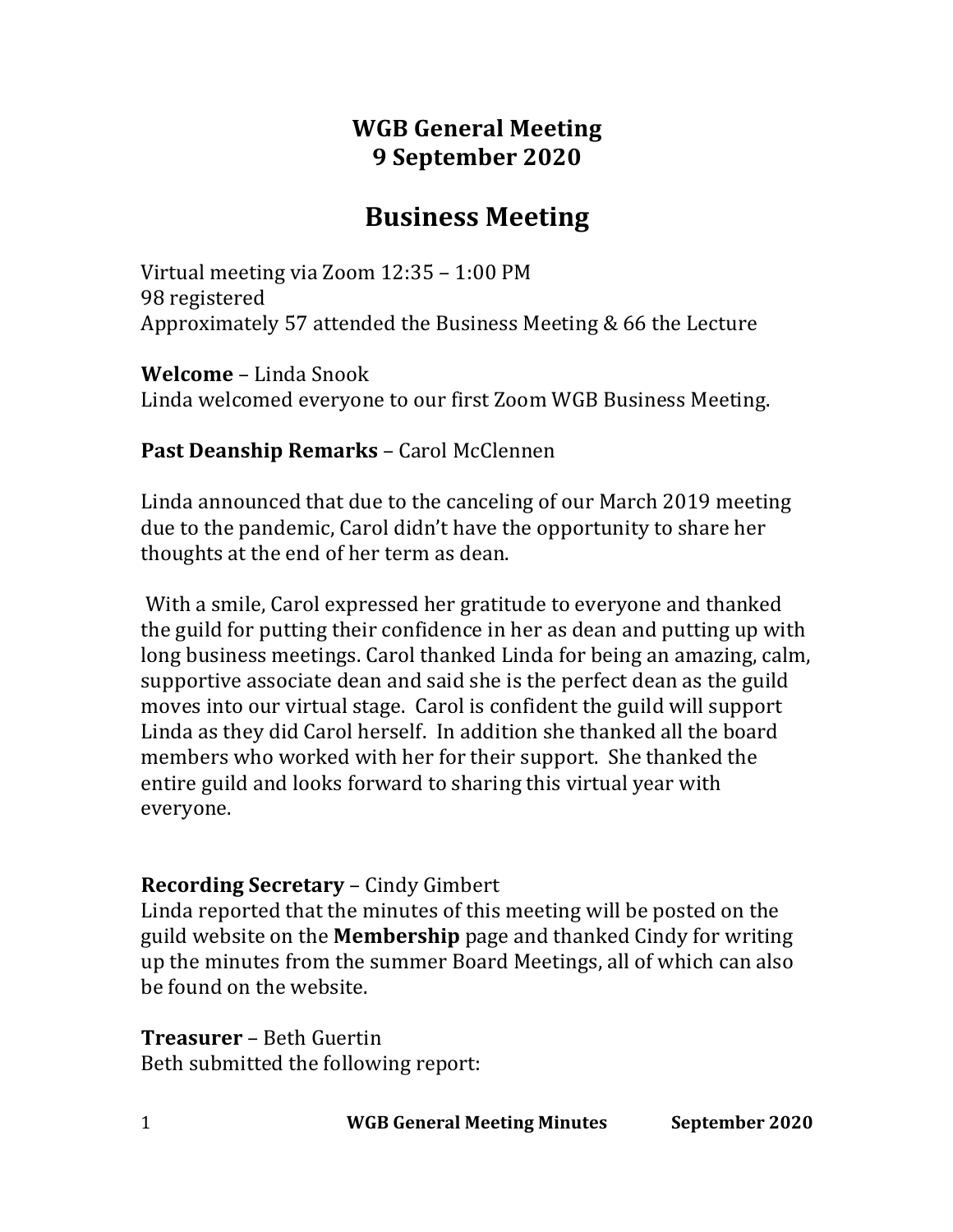# **September 7 2020 Treasurer's Report**

During the month of August, the last two CD's that the guild had came due. Due to the low interest rates on CD's at this time I closed both CD's and moved the money into the money market savings account. Deposit on August 6: \$15851.28 (851.28 was interest earned on the 3 year CD); on August 26 \$70,783.54 (\$783.54 interest earned over the past year, had been rolling over a 90 and 30 day CD's until now so interest was accumulative). When interest rates increase then I will move money back into CD's earn the guild more money.

The accountant completed the guild's tax return. The return was filed with both the federal and state. The guild owed the state \$87.00, which was paid.

As of today, WGB has \$156,183.99 in the money market savings account

9043.39 in the checking account Both account statements have been reconciled.

The church very generously reduced the amount of rent to be paid this year to \$3,900.00 due to covid. I paid the church half of the rent owed (\$1900.00) in September per our agreement.

## **Membership** – Frann Bennett

The guild has 222 active members. Twelve are new to the guild. Most are from New England, but one is from as far away as Ohio. Frann was happy to see new members at this meeting and extended a warm welcome to all.

## **Morning Workshops** – Ginny Hamilton/Pat Vinter

Pat reported that the committee has worked hard throughout the spring and summer to plan and implement guild workshops and meetings via Zoom. The decision was made to take things slowly by only offering one workshop per month while the committee educated itself to make the online speakers, meetings and workshops the best they could be for the membership. In addition, Webmaster Helen Sandoz has worked hard to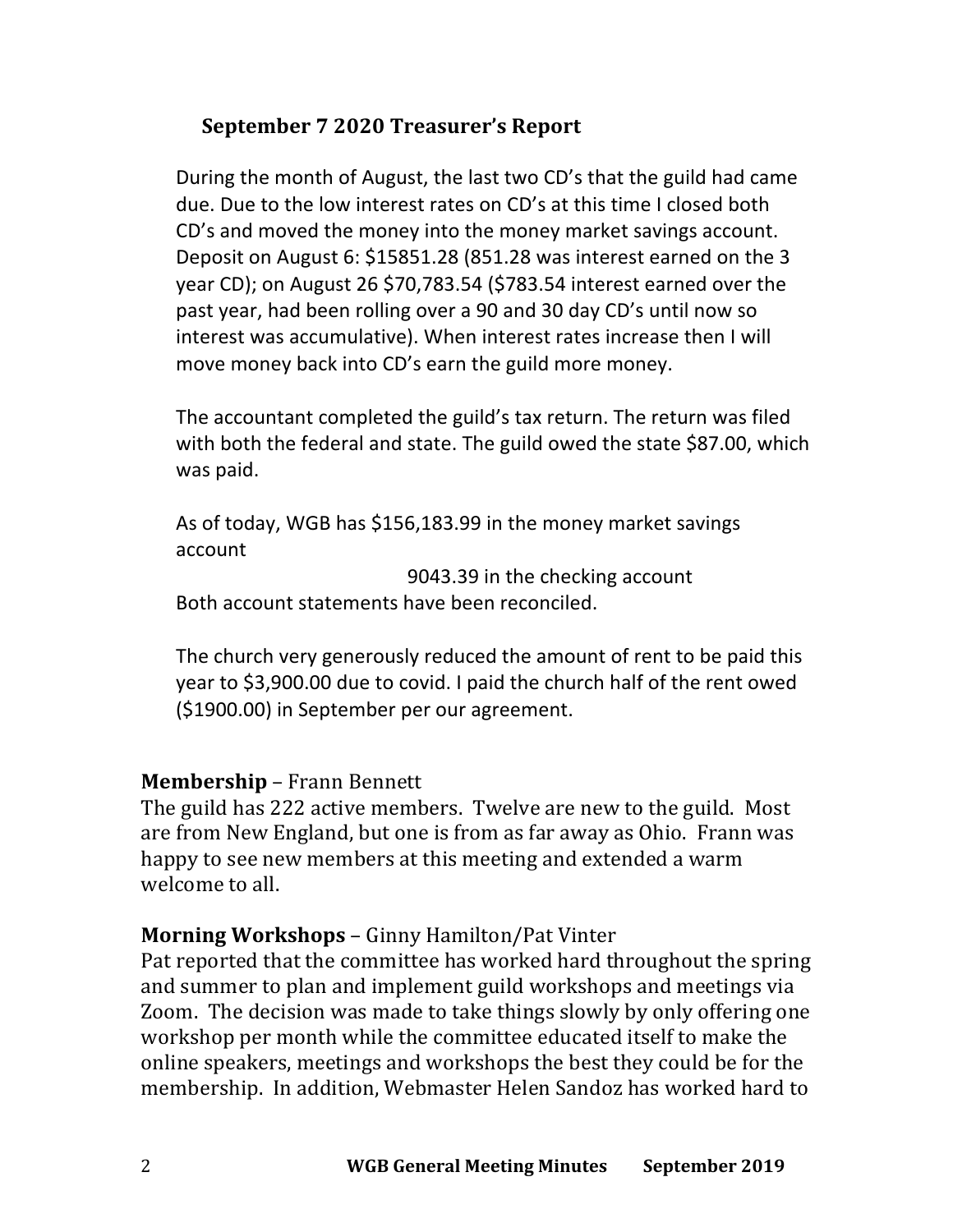make sure the videos of all events will be available to members for a short time following every event. Helen has done a lot of work to make sure registration and Zoom meeting access is easy for our members. WGB now has two Zoom Pro accounts, through which we run all workshops and meetings. The guild also uses these accounts to hold our Board Meetings. 

Since the guild has gone virtual and is postponing the WGB fall sale, many were wondering how to sell handwovens online. To support those efforts, the Education Committee planned and held a special workshop in August on photographing handwovens. Elaine Palmer, one of our members, taught the workshop. Over 30 members participated in that workshop, which was very well received. The first fall workshop (via Zoom) took place this morning and there will be a workshop in October and one in November (both via Zoom). The committee members hope that by late November they will have an idea on how to proceed for March through June programming. A schedule for the entire year has been planned, but they will need to wait to determine whether the program can be in person or will be on Zoom. They will give membership the word in late autumn about programming for next spring.

# 100<sup>th</sup> Anniversary and Guild Challenge - Beth Guertin

#### **The 100th**

Linda announced that in two short years the guild will celebrate our  $100<sup>th</sup>$  Anniversary. To honor this momentous event, the guild will have two exhibits of weaving. One will be at the Fuller Craft Museum in Brockton, MA to show the creativity of our members. The second exhibit will be at the Charles River Museum in Waltham, MA to celebrate our history. For the Fuller Museum, there is a Call for Artists to submit their weaving. It is posted on the WGB website under the  $100<sup>th</sup>$ Anniversary tab. If you are interested in weaving for this exhibit, the 100<sup>th</sup> Committee has developed a series of Zoom sessions to help you. They will be held each month from September through December. The September meeting will be held next week either Tuesday morning or Wednesday evening. It will be on concept development. If you want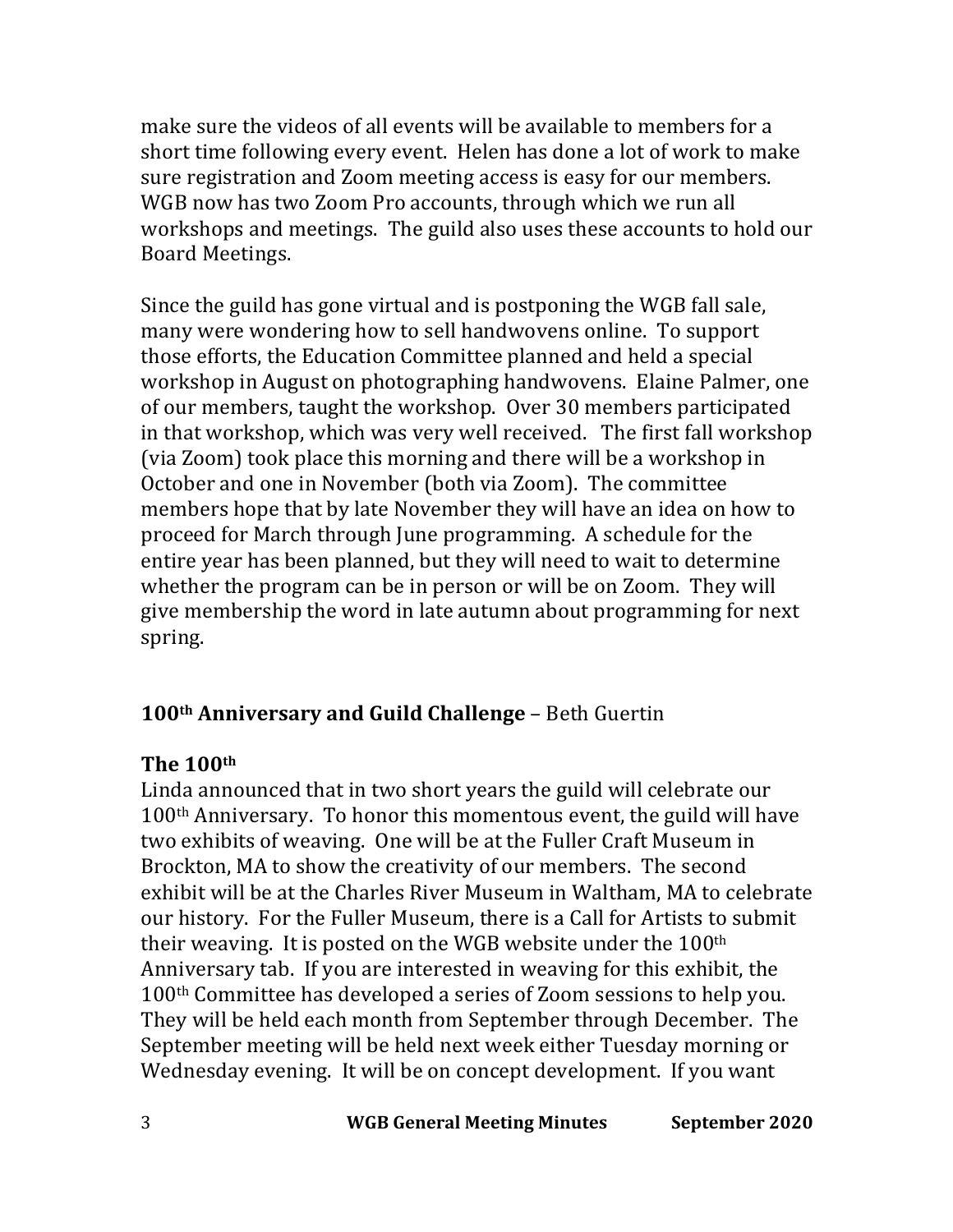more information or if you want to participate in one or more of these sessions, please contact Beth Guertin.

A second way to participate in the juried exhibit is to participate in the COVID Clean Out Your Closet Collaboration that Laurie Steeger has created. The guild will create one or more "quilts" out of handwoven fabric. Laurie, with other guild members, will use these swatches or woven pieces of fabric that you send in to create a square for the quilt. Or you can create your own square with your handwoven scraps about what security and home mean to you during COVID. Laurie has already received two completed squares and several swatches. Go to the website to see examples and pictures of what these squares look like. https://www.weaversguildofboston.org/100th-anniversary There will be more information in the bulletin and on the website. The quilts will be shown at either the Fuller Craft Museum or the Charles River Museum.

#### **The Guild Challenge**

The Charles River Museum exhibit will include a cascading waterfall of 100 scarves. Last year's guild challenge, *And The Beat Goes On*, has contributed scarves towards this exhibit. If you have not submitted your paperwork and scarf to Beth Guertin yet, please do so by Dec. 31. This year's guild challenge is about getting back to our roots. The challenge is to choose a pattern that was popular back in the 1920s when our guild was started and to modernize it. The details are on the website on the **Membership** tab under **Guild Programs** at **Guild Challenge.** The resources are available at the guild library, on handweaving.net, and at Beth Guertin's weaving studio library. This scarf will be due at the May 2021 guild meeting. Please email Beth Guertin or Adele Harvey to let them know if you are going to weave a scarf. Look at the bulletin or the website for more information.

## **Annual Sale** – Sara White, Carol McClennen

Sara and Carol are the co-chairs of the 2020 sale committee. Given the challenge of whether the guild could hold an in person or online sale in 2020, the committee decided that the guild needed to increase interaction with our audience before starting an online sale. To that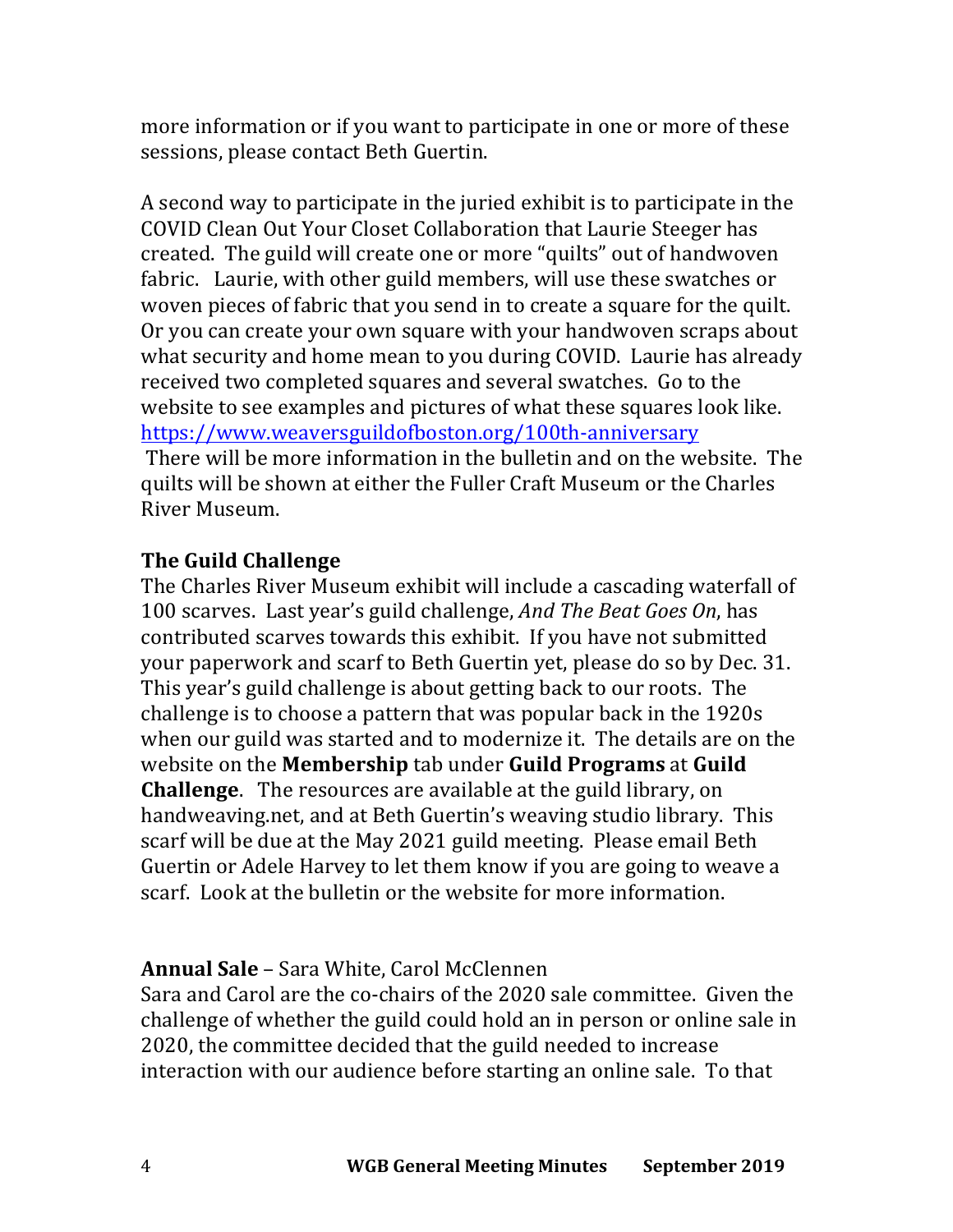end, Sara, Carol, and Webmaster Helen Sandoz have created a blog on our guild website. https://www.weaversguildofboston.org/blog-1 Please check it out!

Sara reported that at the August board meeting the board approved the creation of the WGB blog to communicate with weavers, keep the public aware of the guild and to add to our online audience during this period of COVID restrictions. One item from that the board meeting, *Sales of Woven Products*, has been considered for this blog but there are many factors to think through and at this point the topic is still under discussion. The annual sales committee co-chairs, Sara and Carol, volunteered to act as temporary blog editors in the absence of a social media chairperson. Sara and Carol have been working closely with Helen Sandoz to create an initial test version of the blog that was revised and is now online. The WGB blog will be available to the public through the guild homepage. Blog editors:

- **monitor** the blog,
- have permission to **create and delete** posts and comment,
- manage the monthly subscription lists, and

• **announce** blog updates, including on the guild Facebook page. Anyone who visits the blog can comment. There is an invitation to readers and visitors to submit posts. This submission process is controlled by the editors through a form that potential authors must complete and submit for review before the posting appears on the blog.

Carol explained that the committee wants to enrich the blog with stories, comments, ideas and discussions from our guild. Post your projects, your show and tell, ask questions, or share your interests. Carol's placemats made from thrums, an example of show and tell, are on the blog now. The committee is looking for interview candidates from the guild to tell their stories online. If you have a weaving story to share or a suggestion for an interview, please contact Carol or Sara. Only people who subscribe to the blog for monthly updates will receive them. Please subscribe, bookmark the blog for easy access and tell your friends.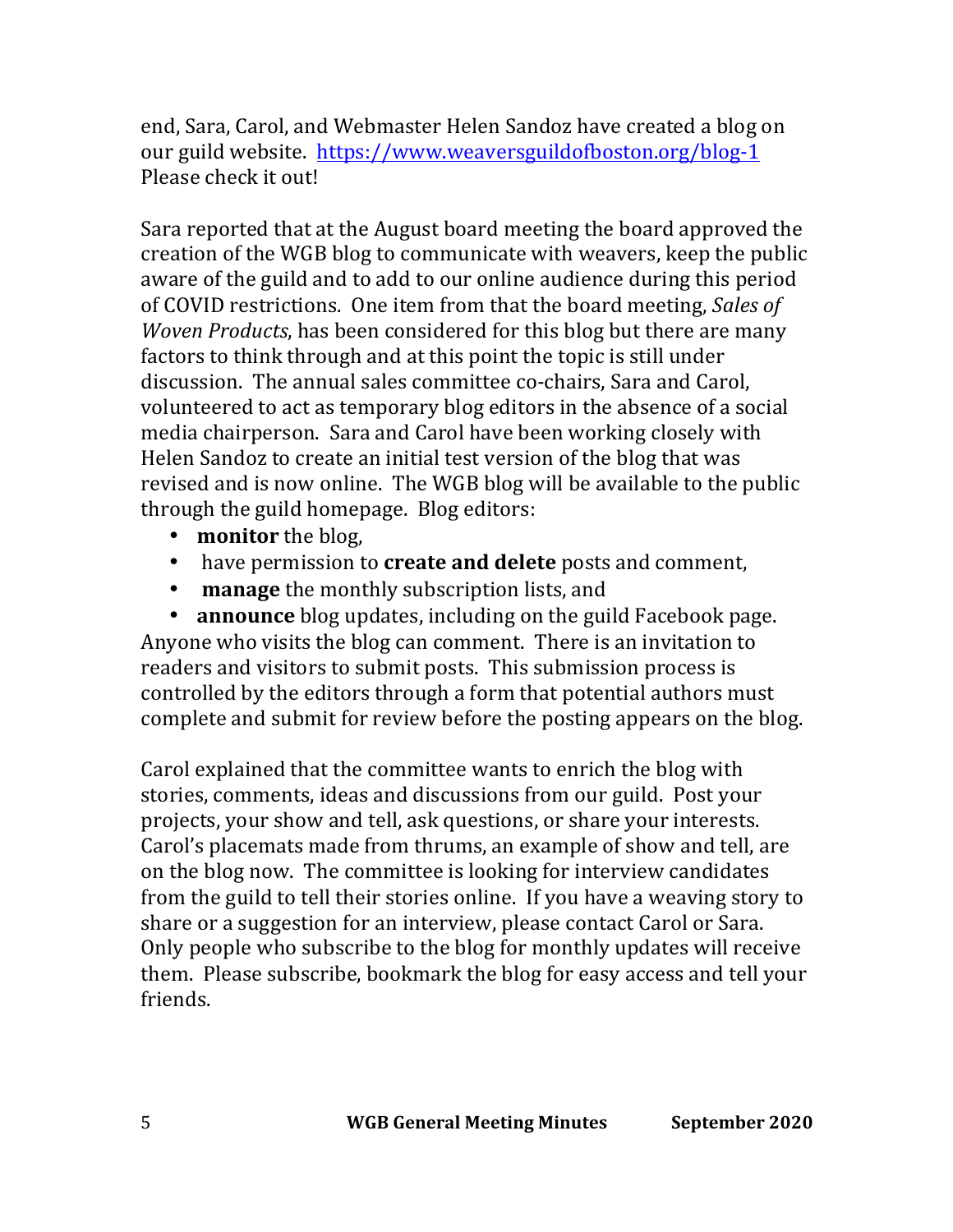# **Website** – Helen Sandoz (via Linda)

The website is your link to the guild so please visit it often. If you have any problems or difficulties with the website, go to the guild website, under the **Membership** tab, click on **Contact Us**, leave a message for the webmaster, and Helen will get back to you to answer your questions.

#### **Education Grants** – Martha Rossman (via Linda)

There is updated information on how to submit for an education grant on the website on the **Education** tab.

#### **Bulletin** – Diane Chaisson

The next deadline is November 1 for the Bulletin. The bulletin will come out mid- to late November.

#### **Yearbook** – Sue Knowles (via Linda)

The yearbook is now on the website. Printed copies for those members who asked for a printed copy will be in the mail soon.

#### **Ratings** – Ruth Buchman

Ruth, as ratings chair, had the great honor to announce the three members who successfully completed a rating this year:

- Eileen Crawford, *Apprentice*
- Penny LaCroix, *Apprentice*
- Shannon Mather, *Master Weaver*

Shannon is the first WGB member to receive the Master rating since 2011. She did all her work from Hawaii.

The ratings process was delayed due to COVID and the weavers should receive their work back shortly. Ruth hopes they will soon be able to show their weavings during show and tell. Members can look forward to seeing photos in the next bulletin and eventually on the website. The guild gave the new Apprentices and Master Weaver, Eileen, Penny, and Shannon, a round of applause. Ruth praised their hard work and beautiful weaving. Linda thanked Ruth for her work on the ratings this year.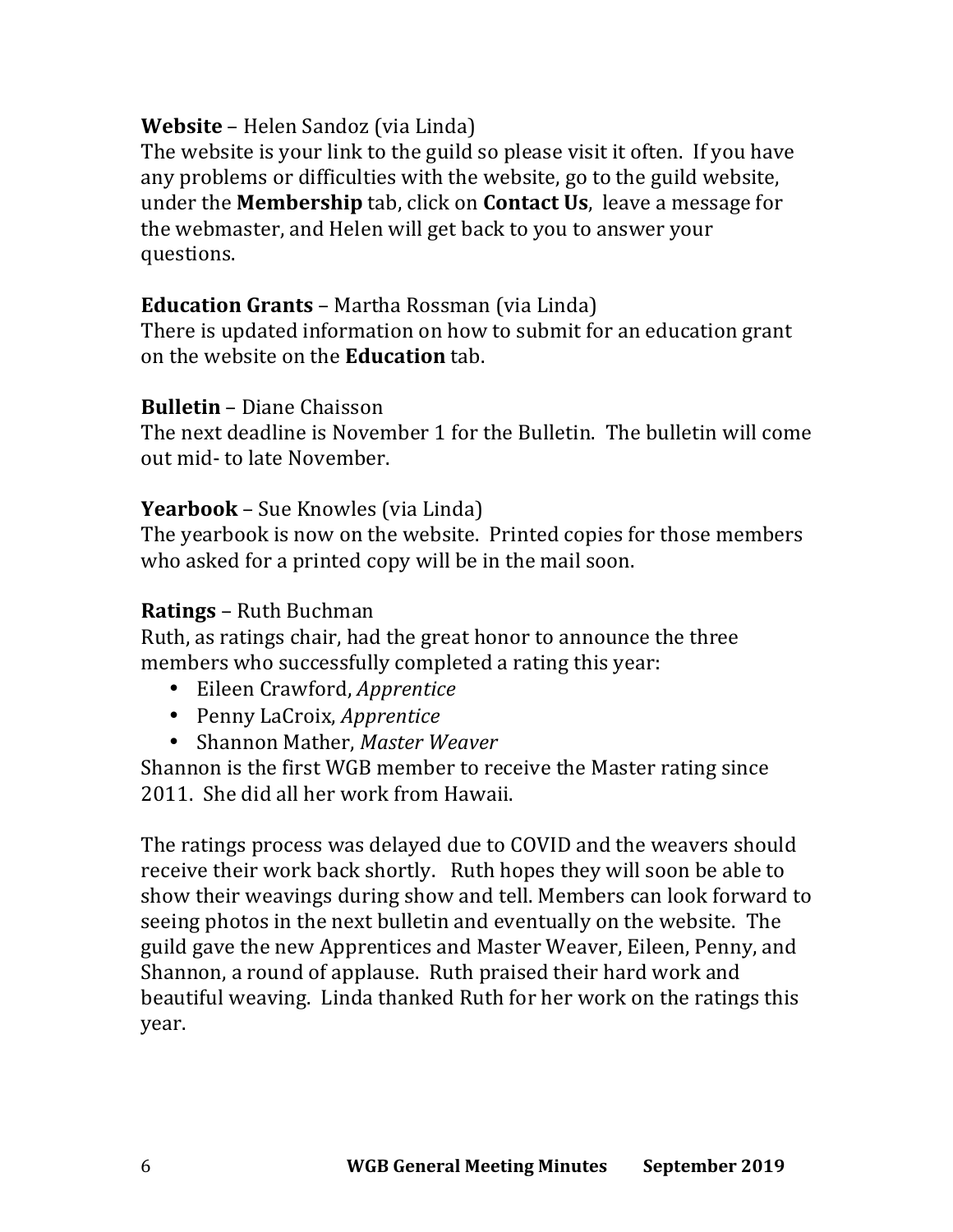# **Library** – Joanne Germaine (via Linda)

Joanne asked that people return their checked out WGB Library books to her home, 17 Clubhouse Lane, Hopkinton, MA. You can reach her by email.

# **Outreach** – Jane Moore (via Linda)

Jane reports that all outreach in person demonstrations are suspended due to COVID. We appreciate those who have expressed interest in outreach and look forward to the day when we can spread the weaving word in person again.

# **Nominating Committee** – Susan Pippin

The guild has three current open positions that need to be filled as soon as possible:

- Outreach Chair to work with Jane;
- Public Relations Chair; and
- Annual Sale, Second Assistant Chair.

Several guild position terms will also be expiring in May:

- Recording Secretary:
- Morning Workshop, Assistant Chair;
- Education Grant Chair:
- Membership Committee Co-Chairs;
- Nominating Second Assistant Chair;
- Outreach Assistant Chair:
- Yearbook Ad Chair.

People who are in those positions can volunteer to continue in those positions or new people interested in serving can get in touch with any of the Nominating Committee members. Susan Broadmeadow and Manon Pelletier serve with Susan Pippin on the Nominating Committee. Committee addresses, phone numbers and emails are listed in the handbook. Contact information will be posted in the Bulletin also.

## **Announcements**

Linda let people know that you may email her or committee members if you have any questions or suggestions about today's meeting. All the information is on the website. Much was also in the August bulletin or will be in the November bulletin.